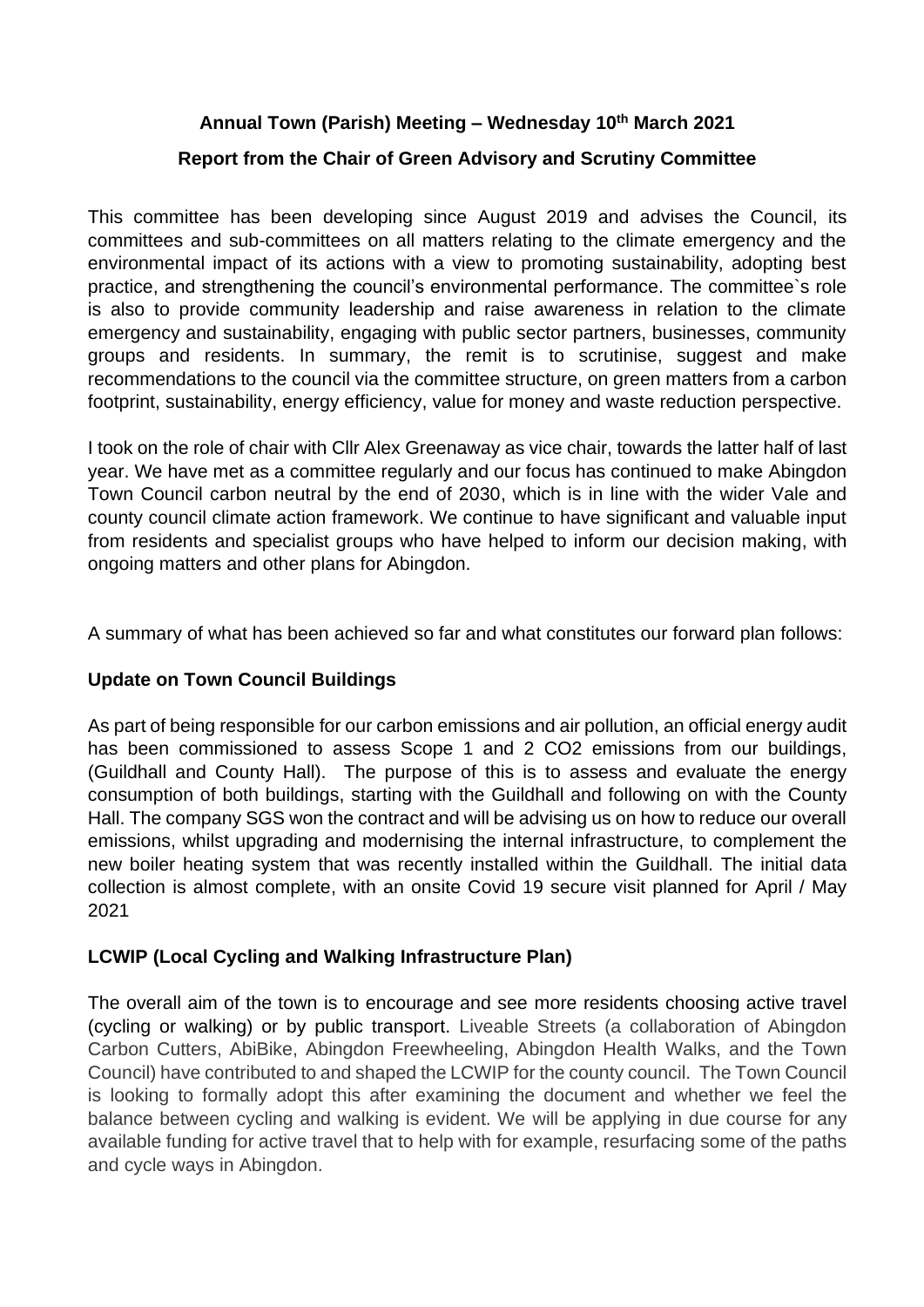### **Single Use Plastic Policy**

Abingdon has been granted plastic free status and we are proud to have adopted a single use plastics policy which has been devised by Cllr Andrew Coveney, with input from Carbon Cutters, in particular Anne Smart. Areas where the Council can make an impact are the markets in the town square and the summer events in the park when permitted via the government`s roadmap. Here we are ably assisted by Abingdon Cuts Plastic and AbiBinit! Market traders are already doing well in his respect. We can still confirm that all waste thrown into the bins in the town square is properly sorted and then recycled or burned to generate electricity. We are actively encouraging residents to refrain from using disposable coffee cups and to start using their own reusable mugs, given most of our takeaway establishments are now happy to facilitate this. Going forward, we anticipate a reduction in single use plastic cups for both hot and cold drinks locally and at any outdoor event when permissible. We will shortly be producing Abingdon branded sustainable bags to be distributed with the help of carbon cutters to residents via the Market Place, as a gift and incentive to refrain from purchasing plastic shopping bags.

### **Link with the Neighbourhood Plan**

The Local Neighbourhood Plan is advancing at a progressive pace with the focus groups very much established and data already being collected towards the next phase. The Committee will offer advice and scrutiny in relation to the outcomes of the focus groups (those linking to the green agenda) going forward.

# **Planning Ahead**

#### **Biodiversity Plan**

The desire is to make Abingdon a much more ecologically diverse place and to have more trees to soak up our carbon emissions. The largest tracts of land owned by the Council are the cemeteries, where sound ecological principles are already being practised. Also, within the cemetery beehives are being trialled and, if successful, may become a permanent feature.

We are still consulting on further tree planting and the introduction of a more diverse plant life and wilder areas, not only within the public parts of the community but within household gardens, allotments etc. A focused and guided biodiversity plan for Abingdon is now in its consultation phase to address the above. It will be led by our Outdoor Services Manager who will initiate a joint committee audit to assess what Abingdon currently has in terms of its biodiversity infrastructure, and then to propose a staged plan of action to improve this sustainably which will be informed by specialists, including Abingdon Naturalists Society and the Horticultural Society.

## **Other projects and initiatives**

We plan to work alongside the Amenities and Recreation Committee in looking at street lighting and light pollution at night, the impact this has on biodiversity, and what can be altered